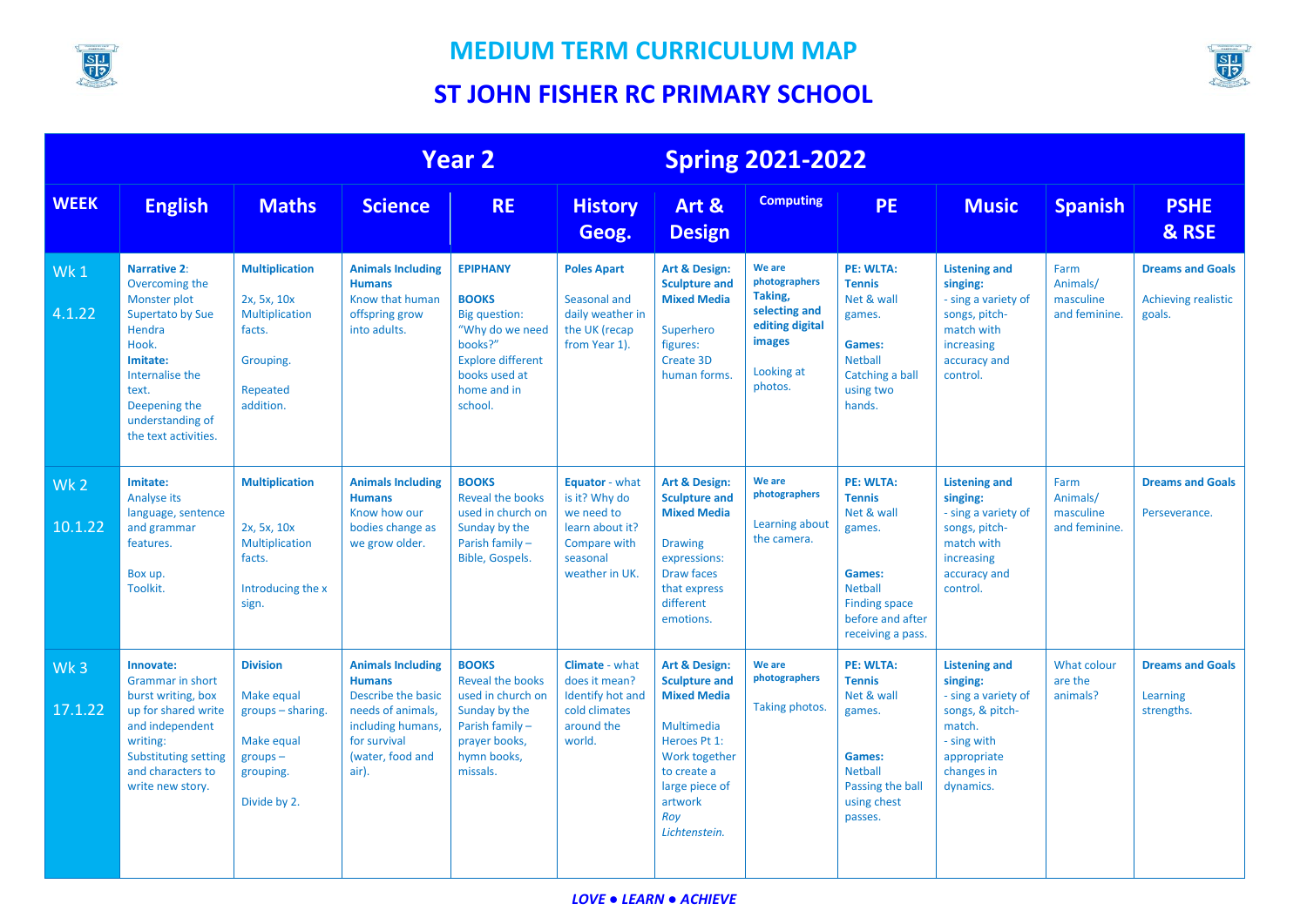

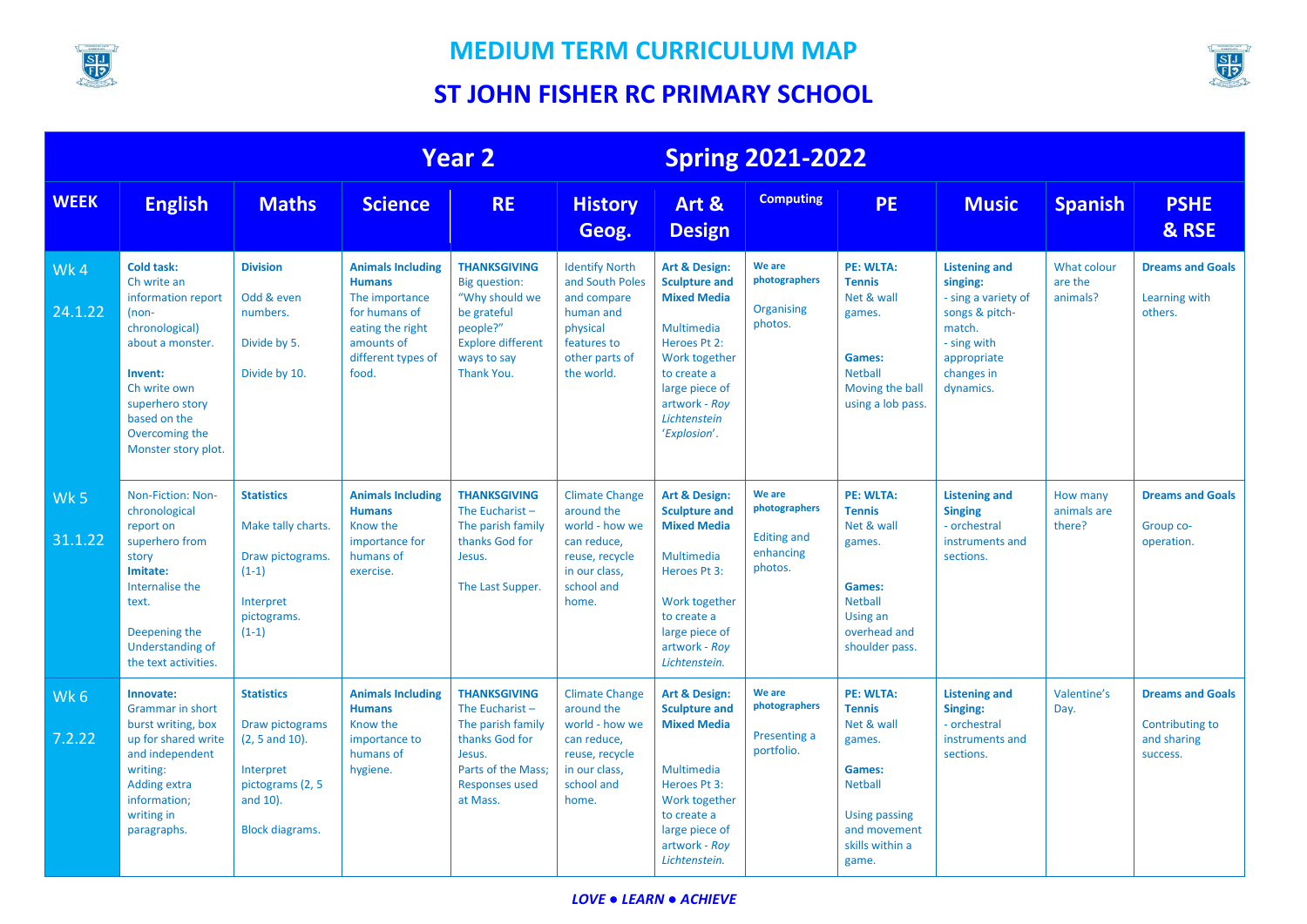



|                  |                                                                                                                                                                                                                                     |                                                                                                                                     |                                                                                                                                                                                                                              | <b>Year 2</b>                                                                                                                                 |                                                                                                                                                                                          |                                                                                                                                                                          | <b>Spring 2021-2022</b>                                                                                         |                                                                                                                                                                                            |                                                                                                                       |                |                                         |
|------------------|-------------------------------------------------------------------------------------------------------------------------------------------------------------------------------------------------------------------------------------|-------------------------------------------------------------------------------------------------------------------------------------|------------------------------------------------------------------------------------------------------------------------------------------------------------------------------------------------------------------------------|-----------------------------------------------------------------------------------------------------------------------------------------------|------------------------------------------------------------------------------------------------------------------------------------------------------------------------------------------|--------------------------------------------------------------------------------------------------------------------------------------------------------------------------|-----------------------------------------------------------------------------------------------------------------|--------------------------------------------------------------------------------------------------------------------------------------------------------------------------------------------|-----------------------------------------------------------------------------------------------------------------------|----------------|-----------------------------------------|
| <b>WEEK</b>      | <b>English</b>                                                                                                                                                                                                                      | <b>Maths</b>                                                                                                                        | <b>Science</b>                                                                                                                                                                                                               | <b>RE</b>                                                                                                                                     | <b>History</b><br>Geog.                                                                                                                                                                  | Art &<br><b>Design</b>                                                                                                                                                   | <b>Computing</b>                                                                                                | <b>PE</b>                                                                                                                                                                                  | <b>Music</b>                                                                                                          | <b>Spanish</b> | <b>PSHE</b><br>& RSE                    |
| <b>HALF TERM</b> |                                                                                                                                                                                                                                     |                                                                                                                                     |                                                                                                                                                                                                                              |                                                                                                                                               |                                                                                                                                                                                          |                                                                                                                                                                          |                                                                                                                 |                                                                                                                                                                                            |                                                                                                                       |                |                                         |
| Wk7<br>21.2.22   | <b>Cold Task:</b><br>Write a tale of fear<br>based on Little<br><b>Miss Muffet plot</b><br>structure.<br>Invent:<br>Plan, write and<br>edit own non-<br>chronological<br>report about<br>superhero created<br>in in Narrative 2.    | <b>Properties of</b><br><b>Shape</b><br>Recognise 2D and<br>3D Shape.<br>Count sides and<br>vertices on 2D<br>shape.                | <b>Materials and</b><br><b>Their Properties</b><br><b>Distinguish</b><br>between an<br>object and the<br>material from<br>which it is made $-$<br>silly spinners.                                                            | <b>THANKSGIVING</b><br>The Eucharist-<br>The parish family<br>thanks God for<br>Jesus.<br>Eucharistic<br>Prayer;<br><b>Holy Communion</b> .   | <b>The Great Fire</b><br>of London<br>Develop an<br>awareness of<br>the past in the<br>context of<br>comparing<br>present-day<br>London to the<br>London that<br>existed before<br>1666. | <b>Structures -</b><br><b>Packed Lunch</b><br><b>Box</b><br><b>Explore and</b><br>evaluate<br>existing<br>products and<br>its ability to<br>function for its<br>purpose. | We are<br>researchers<br><b>Researching a</b><br>topic<br>Scoping a<br>topic and<br>breaking down<br>questions. | <b>PE: WLTA:</b><br><b>Tennis</b><br>Net & wall<br>games.<br>Games:<br>Football<br>Controlling the<br>ball using<br>different parts<br>of the foot.                                        | <b>Singing and</b><br>playing<br>Rhythm: intro to<br>solfa ta-tete-rest.<br>Singing:<br>developing singing<br>skills. | The weather.   | <b>Healthy Me</b><br>Motivation.        |
| Wk8<br>28.2.22   | <b>Genre &amp; Plot</b><br><b>Structure:</b><br>adventure story<br>based on a tale of<br>fear.<br>The Owl Who Was<br><b>Afraid of the Dark</b><br>Focus: Character.<br>Imitate:<br>Learn the text.<br>Reading as a<br>reader focus. | <b>Properties of</b><br><b>Shape</b><br>Draw 2D shape.<br>Symmetry.<br>Patterns.<br>Sort 2D shape.                                  | <b>Materials and</b><br><b>Their Properties</b><br><b>Identify and</b><br>compare the<br>suitability of a<br>variety of<br>everyday<br>materials for<br>particular uses.<br>How well do<br>different<br>materials<br>bounce? | <b>OPPORTUNITIES</b><br>Lent is an<br>opportunity to<br>start anew.<br>Each day offers<br>opportunities for<br>good.                          | Compare<br>aspects of life<br>between then<br>(17th Century)<br>and now.                                                                                                                 | <b>Structures -</b><br><b>Packed Lunch</b><br><b>Box</b><br><b>Exploring</b><br>$materials -$<br>which<br>materials will<br>be useful in<br>my product?                  | We are<br>researchers<br>Looking for<br>information.                                                            | <b>PE: WLTA:</b><br><b>Tennis</b><br>Net & wall<br>games.<br>Games:<br><b>Football</b><br>Passing the ball<br>using a range of<br>techniques such<br>as inside and<br>outside the<br>foot. | <b>Singing and</b><br>playing<br>Rhythm: intro to<br>solfa ta-tete-rest.<br>Singing:<br>developing singing<br>skills. | The weather.   | <b>Healthy Me</b><br>Healthier choices. |
| Wk 9<br>7.3.22   | Imitate:<br>Reading as writer.<br>Create toolkit.<br>Box up plan.                                                                                                                                                                   | <b>Properties of</b><br><b>Shape</b><br>Count edges and<br>vertices on 3D<br>shape.<br>Sort 3D shape.<br>Patterns with 3D<br>shape. | <b>Materials and</b><br><b>Their Properties</b><br>Investigate uses<br>of plastic.                                                                                                                                           | <b>OPPORTUNITIES</b><br>$Lent - the$<br>opportunity to<br>turn towards<br>what is good in<br>preparation for<br><b>Easter</b><br>Palm Sunday. | Know the<br>events of the<br><b>Great Fire of</b><br>London.                                                                                                                             | <b>Structures -</b><br><b>Packed Lunch</b><br><b>Box</b><br>Make a design<br>criteria and a<br>plan.                                                                     | We are<br>researchers<br>Searching<br>safely and<br>effectively<br>using Google.                                | <b>PE: WLTA:</b><br><b>Tennis</b><br>Net & wall<br>games.<br><b>Games:</b><br><b>Football</b>                                                                                              | <b>Singing and</b><br>playing<br>Rhythm:<br>developing<br>rhythms<br><b>Dynamics:</b><br><b>Exercise control</b>      | Clothing.      | <b>Healthy Me</b><br>Relaxation.        |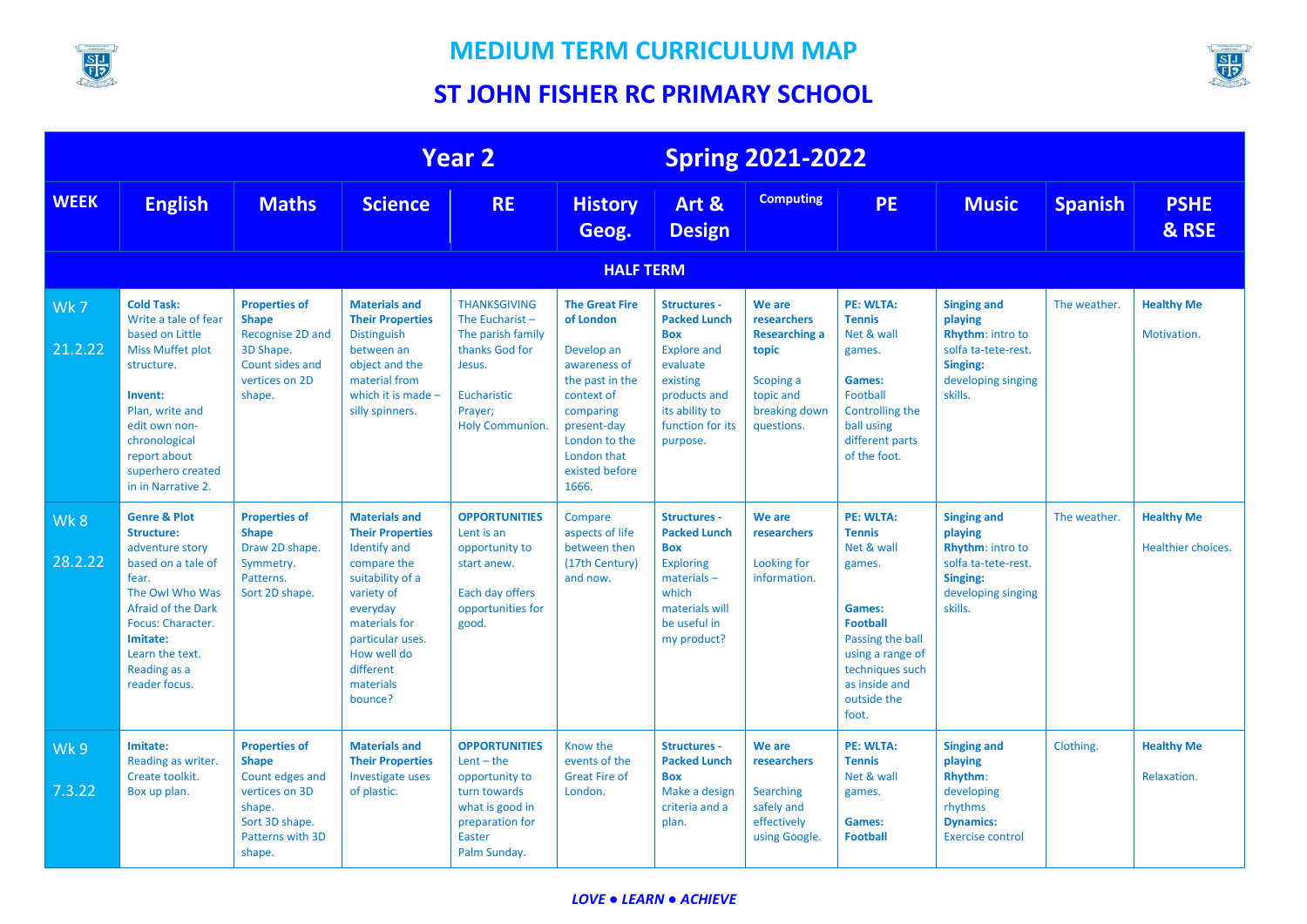

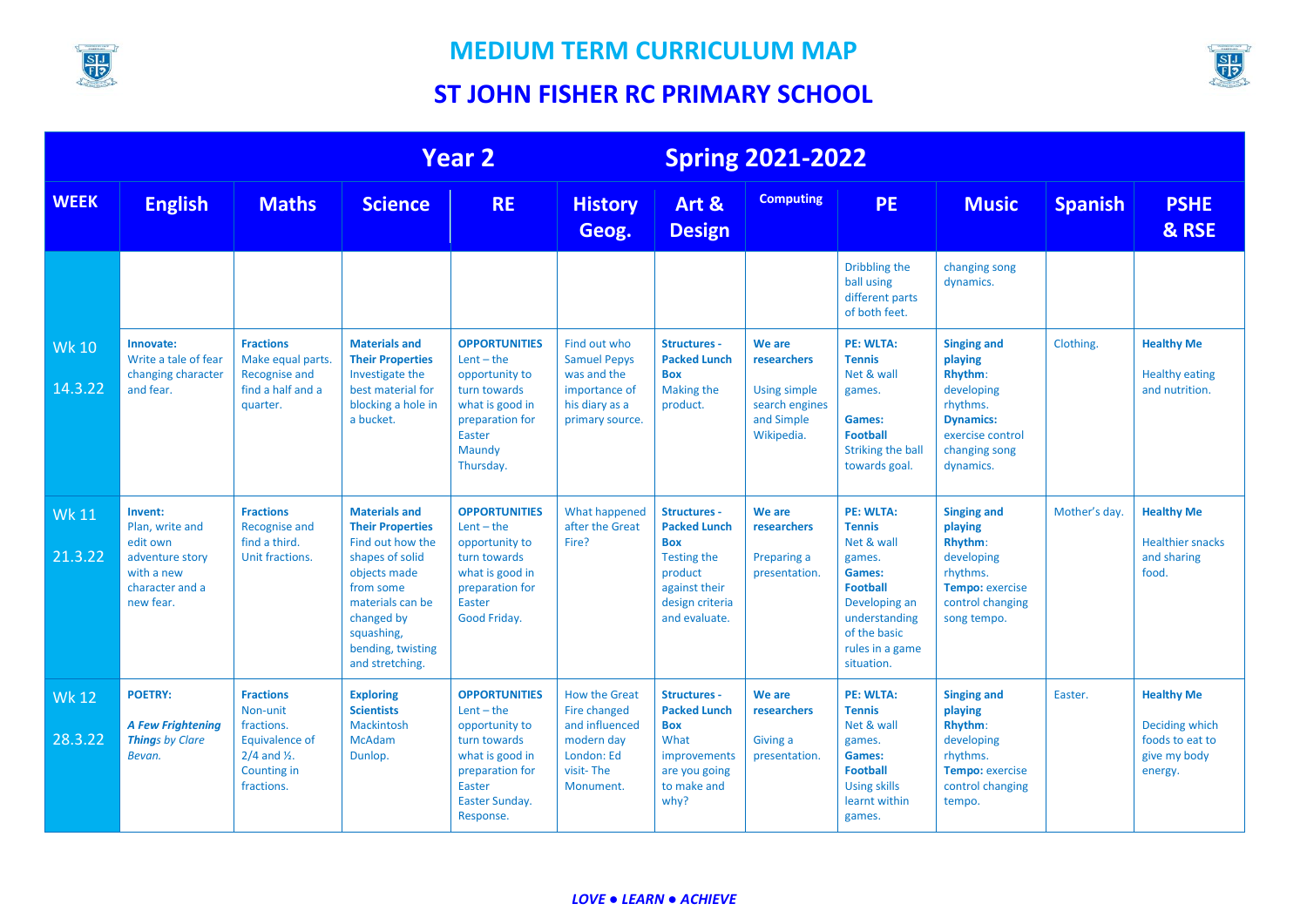



| <b>Year 2</b><br><b>Foundation Subjects Curriculum coverage</b><br><b>Spring 2021-2022</b> |                                                                                                                                                                                                                                                                                                                                                                                                                                                                                                                                                                                                                                                                                                                                                                                                                                                                                                                                                                                                                                                                                                                  |                                                                                                                                                                                                                                                                                                                                                                                                                                                                                                                                                                                                                                                                                                                                                                                                                                                                                                                                                                                                         |  |  |  |  |
|--------------------------------------------------------------------------------------------|------------------------------------------------------------------------------------------------------------------------------------------------------------------------------------------------------------------------------------------------------------------------------------------------------------------------------------------------------------------------------------------------------------------------------------------------------------------------------------------------------------------------------------------------------------------------------------------------------------------------------------------------------------------------------------------------------------------------------------------------------------------------------------------------------------------------------------------------------------------------------------------------------------------------------------------------------------------------------------------------------------------------------------------------------------------------------------------------------------------|---------------------------------------------------------------------------------------------------------------------------------------------------------------------------------------------------------------------------------------------------------------------------------------------------------------------------------------------------------------------------------------------------------------------------------------------------------------------------------------------------------------------------------------------------------------------------------------------------------------------------------------------------------------------------------------------------------------------------------------------------------------------------------------------------------------------------------------------------------------------------------------------------------------------------------------------------------------------------------------------------------|--|--|--|--|
| <b>Subject and Topic</b>                                                                   | <b>Key Skills</b>                                                                                                                                                                                                                                                                                                                                                                                                                                                                                                                                                                                                                                                                                                                                                                                                                                                                                                                                                                                                                                                                                                | <b>Key Knowledge</b>                                                                                                                                                                                                                                                                                                                                                                                                                                                                                                                                                                                                                                                                                                                                                                                                                                                                                                                                                                                    |  |  |  |  |
| <b>Religious</b><br><b>Education</b>                                                       | <b>Books.</b><br>Recognise religious stories.<br>Retell, in any form, a narrative that corresponds to the scripture source used.<br>Describe some of the actions and choices of believers that arise because of their faith.<br>Recognise key figures in the history of the People of God.<br>Thanksgiving.<br>Recognise signs and symbols, different words and phrases used in the Eucharist to give<br>thanks.<br>Ask and respond to questions about how they and others feel when receiving and giving<br>thanks.<br>Retell the story of the Last Supper.<br>Describe the steps involved in the Eucharist (Mass) showing how Catholics give thanks to<br>God.<br>Describe how Catholics try to live what they have experienced at Mass in their daily lives.<br><b>Opportunities.</b><br>Ask and respond to questions about their own and others' experiences of using the<br>opportunities that are offered to choose 'good'.<br>Retell some of the events of Holy Week.<br>Describe the religious actions and symbols of Lent and Holy Week.<br>Describe ways in which Christians use Lent, to help others. | <b>Books</b><br>The division of the Bible into Old and New Testament.<br>The names of some of the Books of the Bible.<br>The place of the Gospels in the Bible, something of their writers.<br>The reverence given to the reading of the Gospel during Mass.<br>The religious vocabulary and symbols related to the reading of the Gospel.<br>The names, types and functions of various books used at Mass.<br>Introduction to some responses at Mass.<br><b>Thanksgiving</b><br>Explore different ways to say thank you.<br>Parts of the Mass: 1 We gather; 2 We listen; 3 We give thanks; 4 We go out.<br>Know what the Eucharistic Prayer for Children I is.<br><b>Opportunities</b><br>Lent offers us the opportunity to make a new start.<br>Ash Wednesday is the first day of Lent.<br>The stories of Palm Sunday and Jesus washing the disciple's feet.<br>Holy Week remembers Jesus at the Last Supper, dying on the cross and being raised to new life.<br>Easter is the most important feast. |  |  |  |  |
| <b>Science</b>                                                                             | <b>Animals Including Humans</b><br>Observe using simple equipment.<br>Use observations to answer simple questions.<br>Perform simple tests.<br>Record data (flow diagram, table).<br><b>Everyday Materials And Their Uses</b><br>Observe closely.<br>Gather and record data to help answer a question.<br>Perform simple tests.<br>Use simple measurements to gather data.<br>Gather and record data to help answer a question.                                                                                                                                                                                                                                                                                                                                                                                                                                                                                                                                                                                                                                                                                  | <b>Animals Including Humans</b><br>Notice that animals, including humans, have offspring which grow into adults.<br>Find out about and describe the basic needs of animals, including humans, for survival (water, food and air).<br>Describe the importance for humans of exercise, eating the right amounts of different types of food, and<br>hygiene.<br><b>Everyday Materials And Their Uses</b><br>Identify and name a variety of everyday materials, including wood, metal, plastic, glass, brick, rock, paper and<br>cardboard.<br>Compare the suitability of a variety of everyday materials.<br>Find out how the shapes of solid objects made from some materials can be changed by squashing, bending,<br>twisting and stretching.                                                                                                                                                                                                                                                           |  |  |  |  |
| <b>History</b>                                                                             | Sequence a set of events in chronological order using accurate vocabulary to describe the<br>past.<br>Using an eyewitness recount as a secondary source.<br>Identify differences and similarities between ways of life in different periods.                                                                                                                                                                                                                                                                                                                                                                                                                                                                                                                                                                                                                                                                                                                                                                                                                                                                     | The Great fire of London.<br>Recall the key events of the Great Fire of London.<br>Know what caused the Great Fire of London.<br>Make comparisons between London before the fire and now.<br>Understand the role that Samuel Pepys played in documenting this event.<br>Show awareness of how London has changed, including its buildings, people and transport.                                                                                                                                                                                                                                                                                                                                                                                                                                                                                                                                                                                                                                        |  |  |  |  |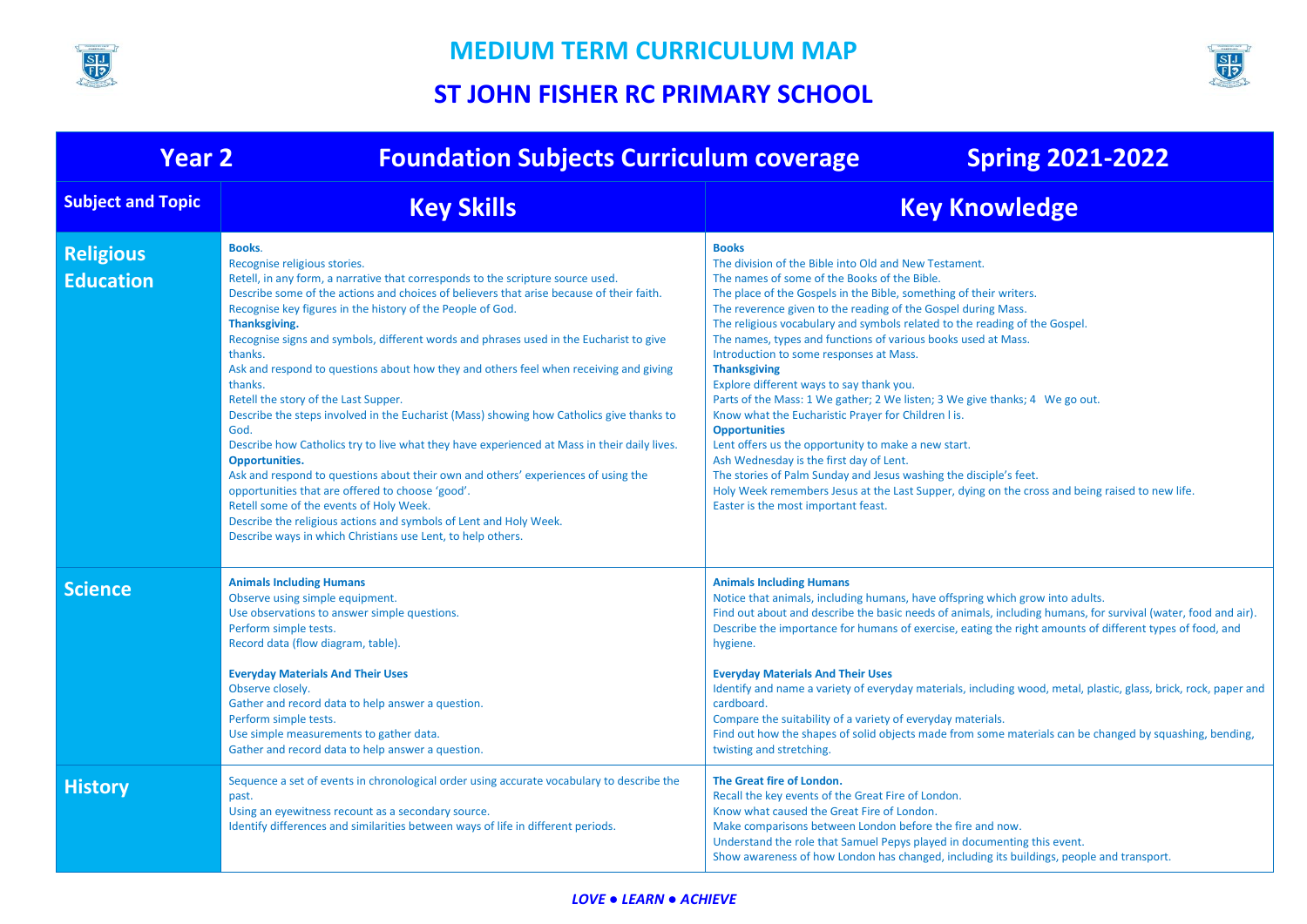



| <b>Year 2</b>                            | <b>Foundation Subjects Curriculum coverage</b>                                                                                                                                                                                                                                                                                                                                                                                                                                                                                                                                                                                                                                                                                                                     | <b>Spring 2021-2022</b>                                                                                                                                                                                                                                                                                                                                                                                                   |
|------------------------------------------|--------------------------------------------------------------------------------------------------------------------------------------------------------------------------------------------------------------------------------------------------------------------------------------------------------------------------------------------------------------------------------------------------------------------------------------------------------------------------------------------------------------------------------------------------------------------------------------------------------------------------------------------------------------------------------------------------------------------------------------------------------------------|---------------------------------------------------------------------------------------------------------------------------------------------------------------------------------------------------------------------------------------------------------------------------------------------------------------------------------------------------------------------------------------------------------------------------|
| <b>Subject and Topic</b>                 | <b>Key Skills</b>                                                                                                                                                                                                                                                                                                                                                                                                                                                                                                                                                                                                                                                                                                                                                  | <b>Key Knowledge</b>                                                                                                                                                                                                                                                                                                                                                                                                      |
| Geography                                | Ask simple geographical questions; where is it? What's it like?<br>Identify the location of hot and cold areas of the world in relation to the Equator and the<br>North and South Poles.<br>Use NF books, stories, maps, pictures / photos and the internet as sources of information.<br>Make appropriate observations about why things happen.<br>Make simple comparisons between features of different places.                                                                                                                                                                                                                                                                                                                                                  | <b>Poles Apart</b><br>Know that there are different climates in different parts of the world.<br>Know that the hottest countries are on the equator and North and South Poles are the coldest.<br>Know that the Earth's climate is changing.<br>Know that we can reduce, reuse and recycle to slow down climate change.                                                                                                   |
| <b>Computing</b>                         | Use technology purposefully to create, organise, store, manipulate and retrieve digital<br>content.<br>Use technology safely and respectfully, keeping personal information private.<br>We are photographers<br>Use a digital camera or camera app to take digital photographs.<br>Review and reject or pick the images taken.<br>Edit and enhance photographs.<br>Select the best images to include in a shared portfolio.<br>We are researchers<br>Develop collaboration skills through working as part of a group.<br>Develop research skills through searching for information on the internet.<br>Improve note-taking skills through the use of mind mapping.<br>Develop presentation skills through creating and delivering a short multimedia presentation. | Recognise common uses of information technology beyond school.<br>Know where to go for help and support with any concerns about content or contact on the internet or other<br>online technologies.<br>We are photographers<br>Consider the technical and artistic merits of photographs.                                                                                                                                 |
| <b>Art</b>                               | Bending wire/pipe cleaners into a superhero shape.<br>Making legs, arms and a body using plasticine.<br>Show awareness of the proportions of limbs in a sculpture.<br>Create a composition with figures, splashes and action words, adding texture, definition and<br>pattern.<br>Blend colour washes.<br>Blend 2 primary colours to make a secondary colour.<br>Apply a dot matrix effect using fingers.<br>Create shadow effect by outline figures in black.<br>Shade tones to the edge.                                                                                                                                                                                                                                                                         | Develop a wide range of art and design techniques in using colour, pattern, texture, line, shape, form and<br>space.<br>Know about the work of a range of artists, craft makers and designers, describing the differences and<br>similarities between different practices and disciplines, and making links to their own work.<br>Know that the parts of the face that convey most emotion are the eyes, mouth, eyebrows. |
| <b>Design &amp;</b><br><b>Technology</b> | Evaluate existing products by discussing their purpose, likes and dislikes<br>Explore ways to make structures stronger such as using hinges.<br>Investigate and test materials to assess their effectiveness<br>Use previous knowledge and investigating lessons to help them with their planning process.<br>With little prompting, explain which materials and skills they have used to make their<br>product. Test and evaluate product against design criteria<br>Discuss likes, dislikes and future improvements.                                                                                                                                                                                                                                             | A design criteria is a set of rules to help design a product and test against at the end<br>Understand the key elements of their product (lunch box) and discuss their steps to make it.<br>Evaluating the product as we plan and make is when we think about what has worked well and what has not.                                                                                                                      |